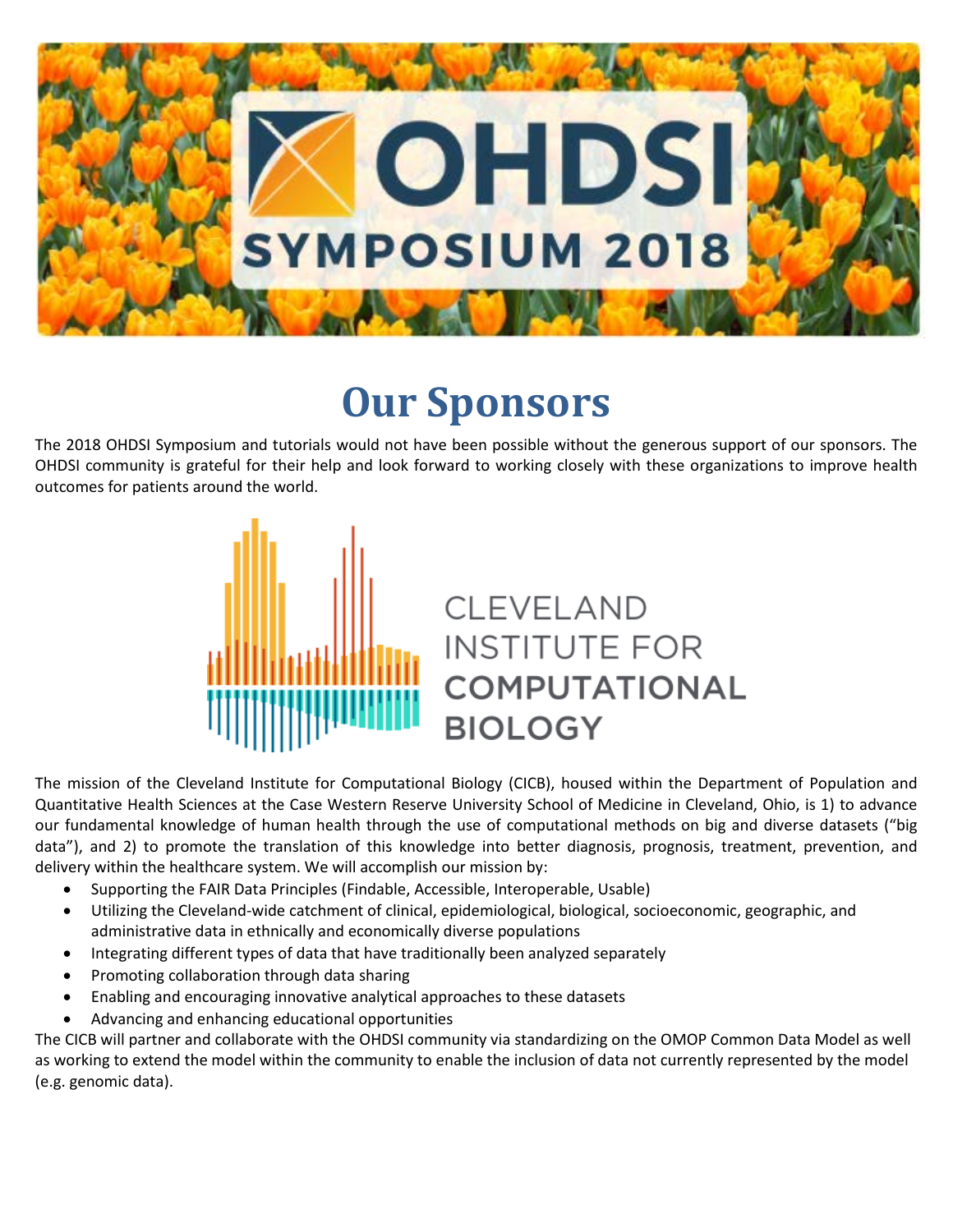## **Tutorial Sponsor:**



Janssen is proud to sponsor the OHDSI symposium, an organization that has advanced the science of drug and medical device evaluation and developed tools to help us better understand data with the ultimate goal of improving outcomes for patients around the world. We have integrated that work into our continuous evaluation of the safety and effectiveness of our products.

#### **Wifi Sponsor:**



Bayer is a global enterprise with core competencies in the Life Science fields of health care and agriculture. Its products and services are designed to benefit people and improve their quality of life. At the same time, the Group aims to create value through innovation, growth and high earning power. Bayer is committed to the principles of sustainable development and to its social and ethical responsibilities as a corporate citizen. In fiscal 2016, the Group employed around 115,200 people and had sales of EUR 46.8 billion. Capital expenditures amounted to EUR 2.6 billion, R&D expenses to EUR 4.7 billion. These figures include those for the high-tech polymers business, which was floated on the stock market as an independent company named Covestro on October 6, 2015. For more information, go to [www.bayer.com.](http://www.bayer.com/)

### **Collaborator Showcase Sponsor:**

# **Deloitte.ConvergeHEALTHT**

Deloitte organizations grow their businesses and enhance value by identifying actionable insights. More than 23,000 professionals provide a broad range of capabilities across human capital, strategy and operations, innovation and technology that are aligned to the particular needs of specific sectors, businesses and organizations. Deloitte provides clients with leading business insights that can help generate a tangible and measurable impact. Deloitte's ConvergeHEALTH Miner™ integrates and supports the OMOP Common Data Model and OHDSI applications as part of its cloud based, big data solution for evidence management.